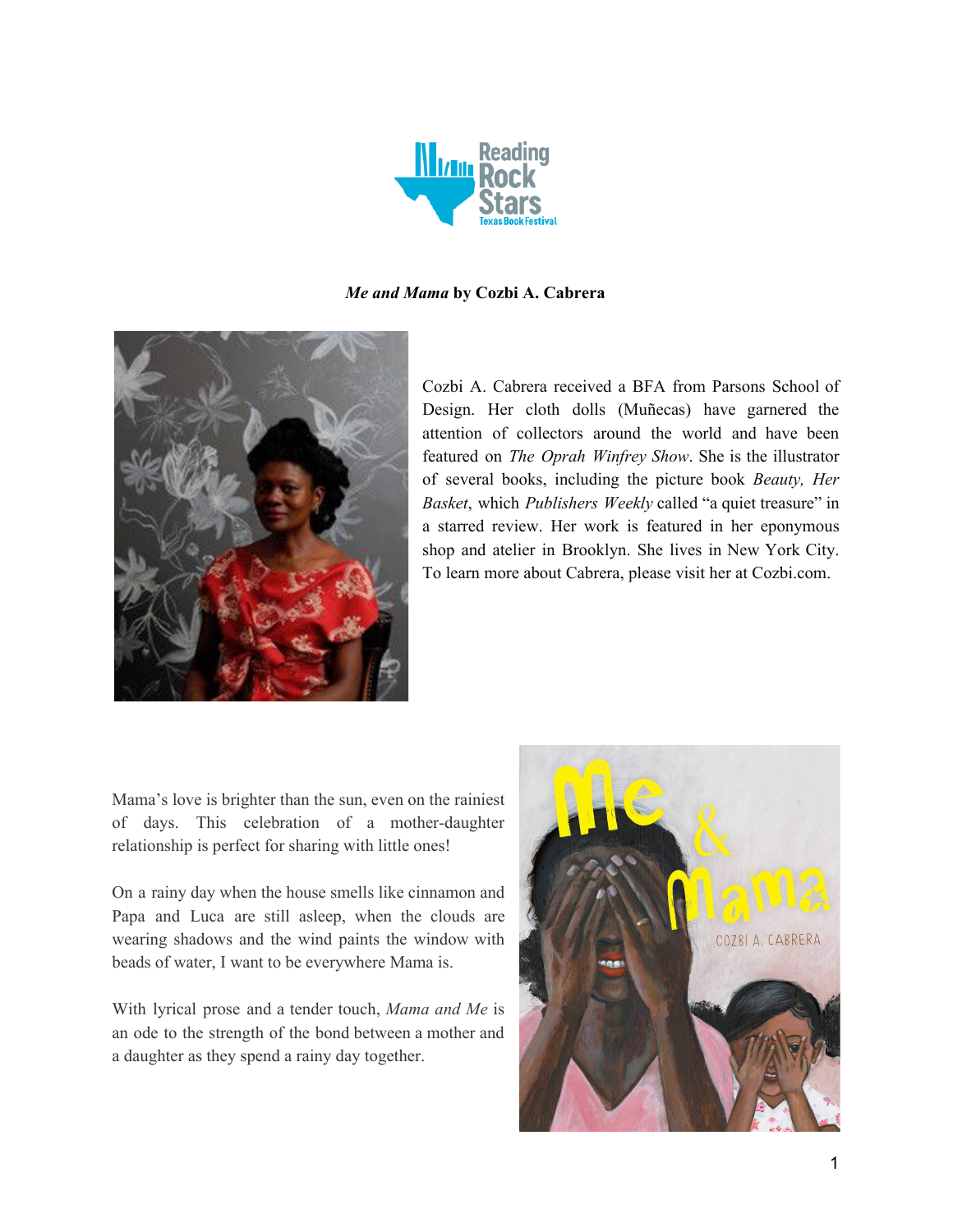## **RRS connection to TEKS: Please refer to TEKS for English Language Arts and Reading**

- *● Comprehension skills*
- *● Response skills*
- *● Author's purpose and craft*
- *● Composition I (Writing)*
- *● Composition II (Genres)*
- *● Inquiry and research*

## **Relevant Vocabulary:**

- Black joy
- Intergenerational love & knowledge
- Motherhood
- Simile / metaphor
- Morning routine
- Rainy day
- Nature
- Neighborhood
- Colorful
- Family
- Community Cultural Wealth

## **Pre-reading engagement:**

- What does an author do? What does an illustrator do?
- Think about the title of this book and its cover illustration. How does it make you feel? What does it make you think about?
- Now look at the back cover of the book. Name the objects illustrated and have a discussion about why the author/illustrator chose to put these here? What predictions can you make about the book?
- Look for information about the author. What did you learn about the kind of things she loves to do and what inspires her?

## **While/post reading engagement:**

- What kind of attitude does the little girl have towards rain? Why?
- What similarities and differences do you see between the little girl and her mama? Make a list!
- Make a text to self connection! Turn and talk to someone near you about the ways in which you are similar to and/or different from one of your family members.
- What kinds of things does the little girl learn from her mama?
- How do you like to spend your rainy days? Create a plan for what you want to try next time you get rained in with your loved ones.
- In the book, Mama likes to sing to her daughter. Imagine you are in the story with them: what do these songs sound like?
- What kinds of thoughts make it easy for the little girl to have sweet dreams?
- Show and tell! Bring in an object from home that reminds you of someone special.